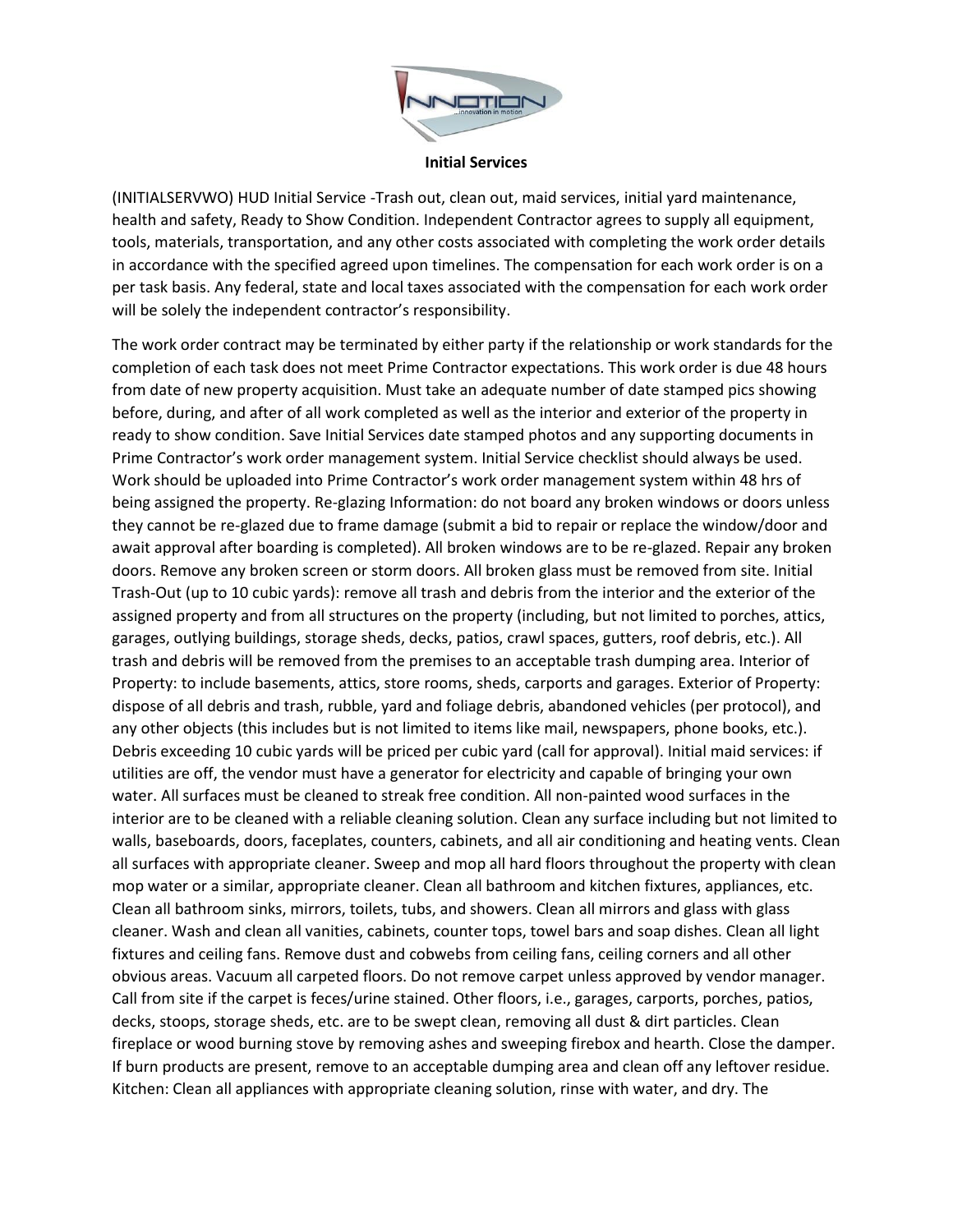

oven/range will be cleaned using acceptable oven cleaner. The oven cleaner will be thoroughly rinsed and wiped at the end of the cleaning. The refrigerator and freezer must be cleaned and free of any mildew. Thoroughly clean inside and outside of the exhaust vent over the stove. Leave 2 air fresheners in every property (preferably one by the kitchen sink and one by the bathroom sink). Utilize bleach and water to stop the continuing growth of mildew and mold (25 square feet in each area must be remediated) or otherwise cut and remove mold damaged drywall. Abandoned Vehicle Information: Remove all abandoned vehicles per local code after posting the vehicle tow notice. Initial

Yard Maintenance Information: Initial yard maintenance is to be completed at all times. Maintain each property to be Prime Contractor specifications. Dispose of debris in a manner legally permitted in the community where the work is performed and is at contractor expense. Remove and dispose of all refuse, debris, junk, leaves, lawn paraphernalia and other objects not ordinarily kept on a lot and other exterior areas including carports. Trim low hanging branches off trees which obstruct any property entrance or walkway. Trim down weeds in flower beds and foundation plantings and remove dead shrubbery, sprouts, saplings, and brush. Remove any plant/vegetation growing on roof, gutters and downspouts. Remove any roof debris and clean gutters and downspouts. Cut to the edge of each property line to a maximum height of 2.5". Do not leave any grass clippings on top of the lawn. Edge all paved walkways, curbs, and driveways. Trim around foundations, fences and other construction that would normally require trimming. Hedges, shrubs and trees should be cut back 18" off of the roof and walls so no hedges, shrubs or trees touch the house or roof. Front hedges and shrubs should be cut low enough to see all windows and doors. Ensure all excessive clippings are bagged and removed from the property. If blown, do not blow into adjoining properties, street or storm / sewer drains. Trim up all low hanging branches to a minimum of 8 feet above ground level. All holes in the ground that pose a trip hazard or Health & Safety hazard, shall be filled in with dirt. SNOW REMOVAL INFORMATION (if applicable during Initial Services): Snow must have accumulated 3" or more at the property to complete. Snow & ice MUST be removed from the driveway, walkways, and the sidewalk in front of the house. Snow must not be piled in front of walkways or garage doors. Salt must also be placed on the walkways and sidewalks in front of the house once the snow is removed.

Pool Information: In-ground Pool: ensure pool gates and fences are secure. Repair and/or install padlock to any gate/fencing as needed to secure pool. If a fence is not present and/or pool is not secure with a cover, install a temporary fence around the pool area (orange or green plastic construction fence to prevent accidental entry until a bid can be approved for a permanent fence). If pool is not secure with a cover, provide a bid to install the pool cover. Hot tubs must be drained and secured. Above Ground Pool: pools that are not in good condition should be removed as debris. Pools that add value to the property, please secure the deck entrance and ensure area is secure. If pool is not secure with a cover, provide a bid to install the pool cover.

Health/Safety Hazards & Emergency Repairs Information: if any of the following conditions exist, please remedy them at contractor expense: repair damaged/not intact pool fencing (only subcontractor expense if minor in nature; bid otherwise), install missing/damaged handrails, cap or tape exposed or frayed wires, missing breakers/fuses, missing switch/electrical outlet covers (interior & exterior), cap gas lines, trip hazards/sharp edge hazards (includes rolling up cords), fumigation, if needed water leaks on or near electrical equipment, cap sewer line if open (e.g. no toilet), electric box must have a lid cover, if